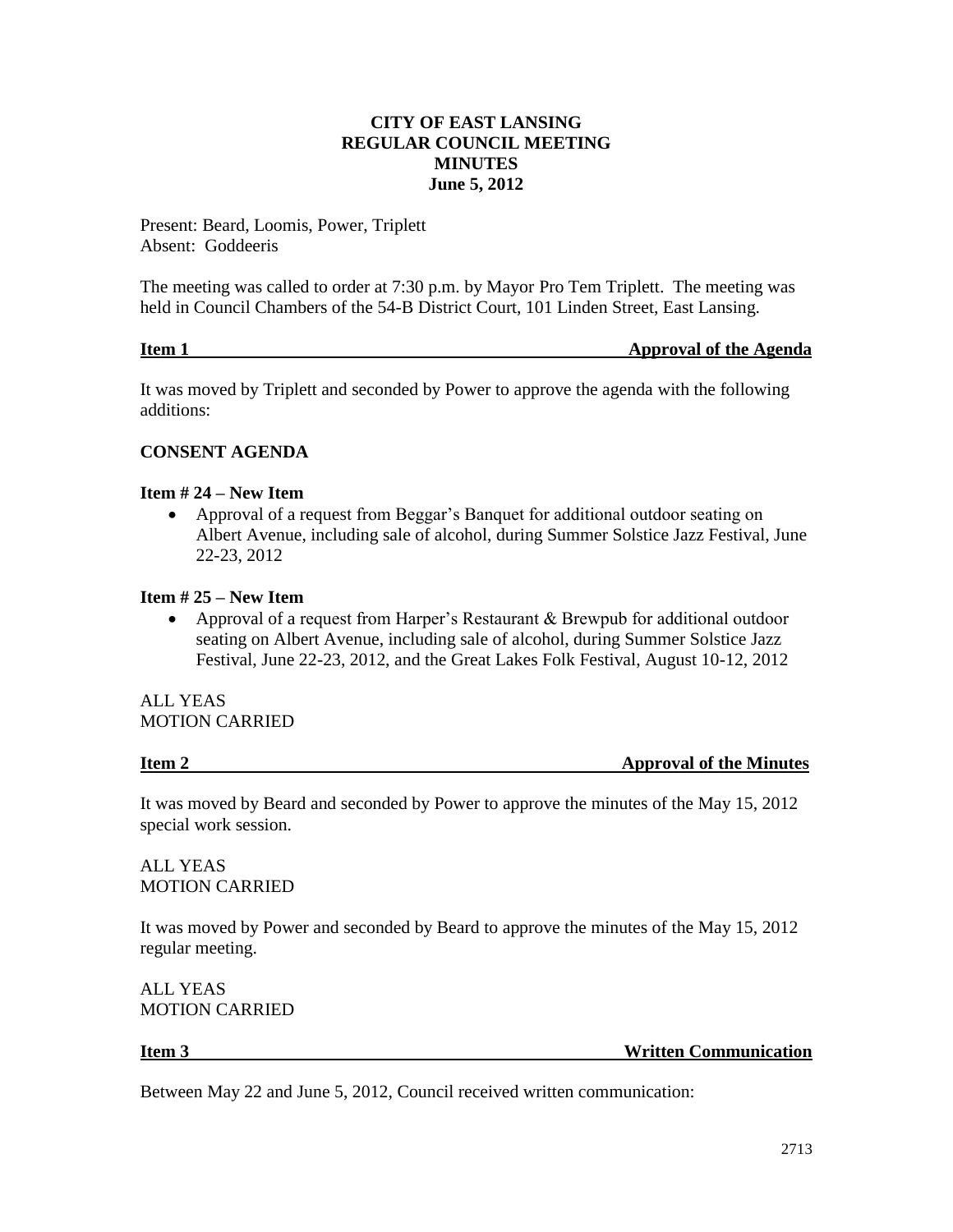- 05/22/12 from Roger Stuart regarding City Center II
- 05/30/12 from Eliot Singer regarding Strathmore
- 06/01/12 from Eliot Singer regarding Bonita Real Estate Partners
- 06/04/12 from Spencer Soka regarding Liquor License
- $\bullet$  06/05/12 from John Caldwell regarding 5<sup>th</sup> floor of St. Anne
- 06/05/12 from Eliot Singer regarding St. Anne Lofts

# **Item 4 \_\_\_\_\_\_\_\_\_\_\_\_\_\_\_\_\_\_\_\_\_\_\_\_\_\_\_\_\_ Communication from Audience**

• None

# **Item 5 Communication from Mayor and Council Members**

Councilmember Power:

- Requested opinion from City Attorney on City Center II confidentiality parameters.
- Requested opinion from City Attorney on proposed City Center II site demolition.
- Said he is opposed to any future Court consolidation or move from the City.

Councilmember Loomis:

• No Report

Councilmember Beard:

• Reported on  $40<sup>th</sup>$  anniversary celebration of Prime Time Seniors' Program held last week. He said Prime Time is one of the 1% of national senior programs which are accredited.

Mayor Pro Tem Triplett:

• No Report

### **Item 6 Review of Work Session Actions**

Mayor Pro Tem Triplett reviewed the following actions taken at the work session of May 22, 2012:

- 1. Approved the minutes of the May 8, 2012 work session.
- 2. Approved purchase order with Traffic and Safety Control system in the amount of \$35,000 for upgrades to credit card security systems pursuant to Payment Card Industries (PCI) standards.
- 3. Approved City Manager emergency successors and Deputy City Manager designee for Charter compliance purposes.
- 4. Appointed Ruth Beier to the Downtown Development Authority for a partial term ending June 30, 2013.
- 5. Approved street closure on Saturday, June 9, 2012, for 1620 through 1708 Anderson Way from 3:00 p.m. to 8:00 p.m. for graduation open house.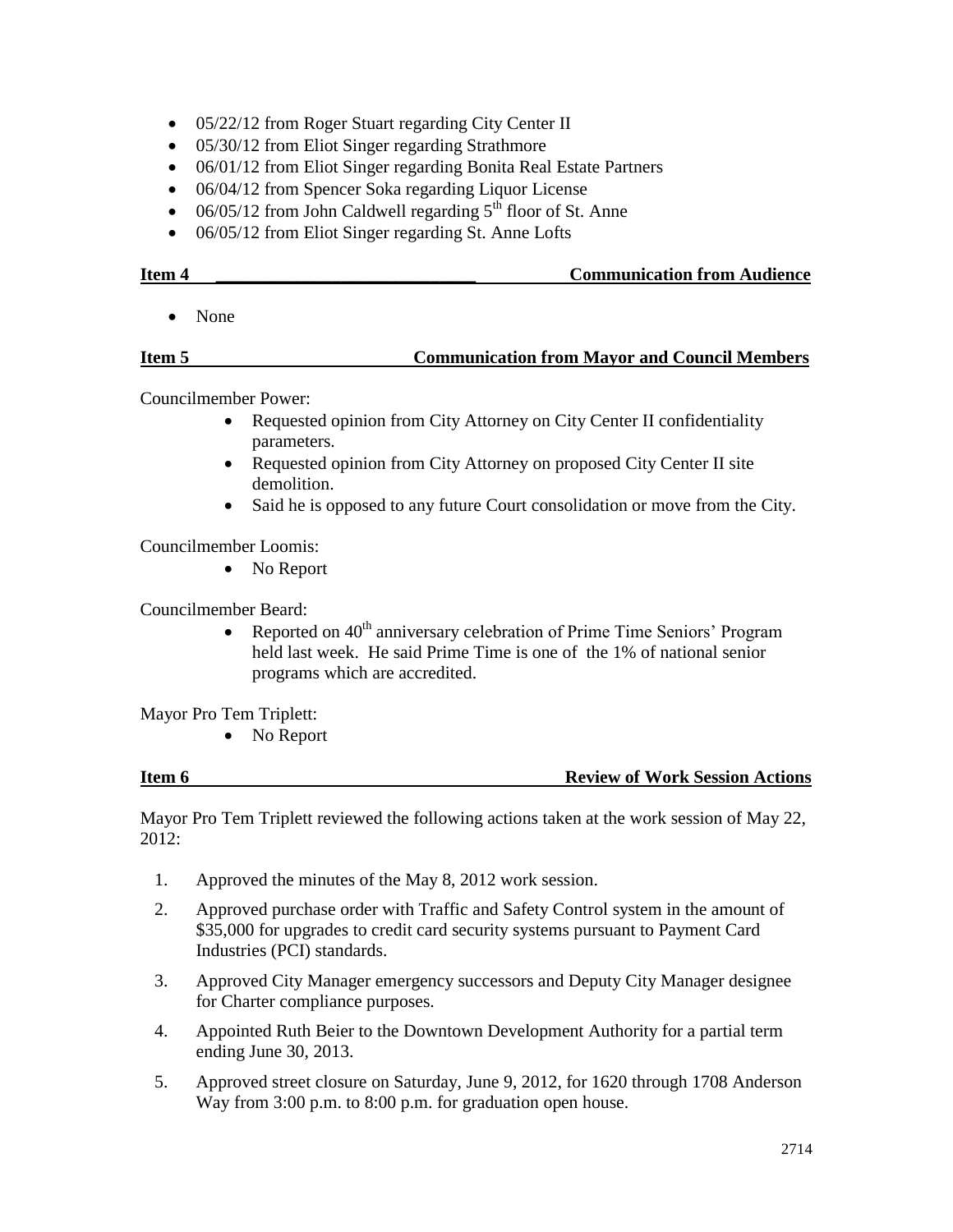City Manager George Lahanas:

• Said he has held 16 public sessions regarding the City budget challenges and invited residents to attend and ask questions at the last session which will be held Thursday, June 7 at 5:30 p.m. at Hannah Community Center.

# **Item 8 City Attorney's Report**

City Attorney Tom Yeadon:

• No Report

## **Item 9 Public Hearing – 1050 Trowbridge Road**

Consideration of an application from Chuck Raad for Special Use Permit approval for the property at 1050 Trowbridge Road, allowing alcohol sales under a Class C liquor license at the existing Woody's Oasis restaurant. The property is zoned B-2, Retail Sales Business District.

Darcy Schmitt, Planning and Zoning Administrator, briefed Council and answered questions on Special Use Permit application for property at 1050 Trowbridge Road.

Mayor Pro Tem Triplett opened the public hearing on Special Use Permit application for property at 1050 Trowbridge Road.

Seeing no one come forward, Triplett closed the public hearing.

It was moved by Loomis and seconded by Power to approve Special Use Permit for the property at 1050 Trowbridge Road, allowing alcohol sales under a Class C liquor license at the existing Woody's Oasis restaurant.

It was moved by Beard and seconded by Power to amend the motion to add an eighth condition that the establishment shall cease operation at midnight.

Darcy Schmitt, Planning and Zoning Administrator, highlighted Council resolution establishing criteria and point system for applications for liquor licenses.

Chuck Raad, owner of Woody's Oasis, 1050 Trowbridge Road, spoke in support of establishment operations ceasing at midnight.

# ALL YEAS MOTION TO AMEND CARRIED

Triplett brought Council back to main motion of approval, as amended.

ALL YEAS MOTION CARRIED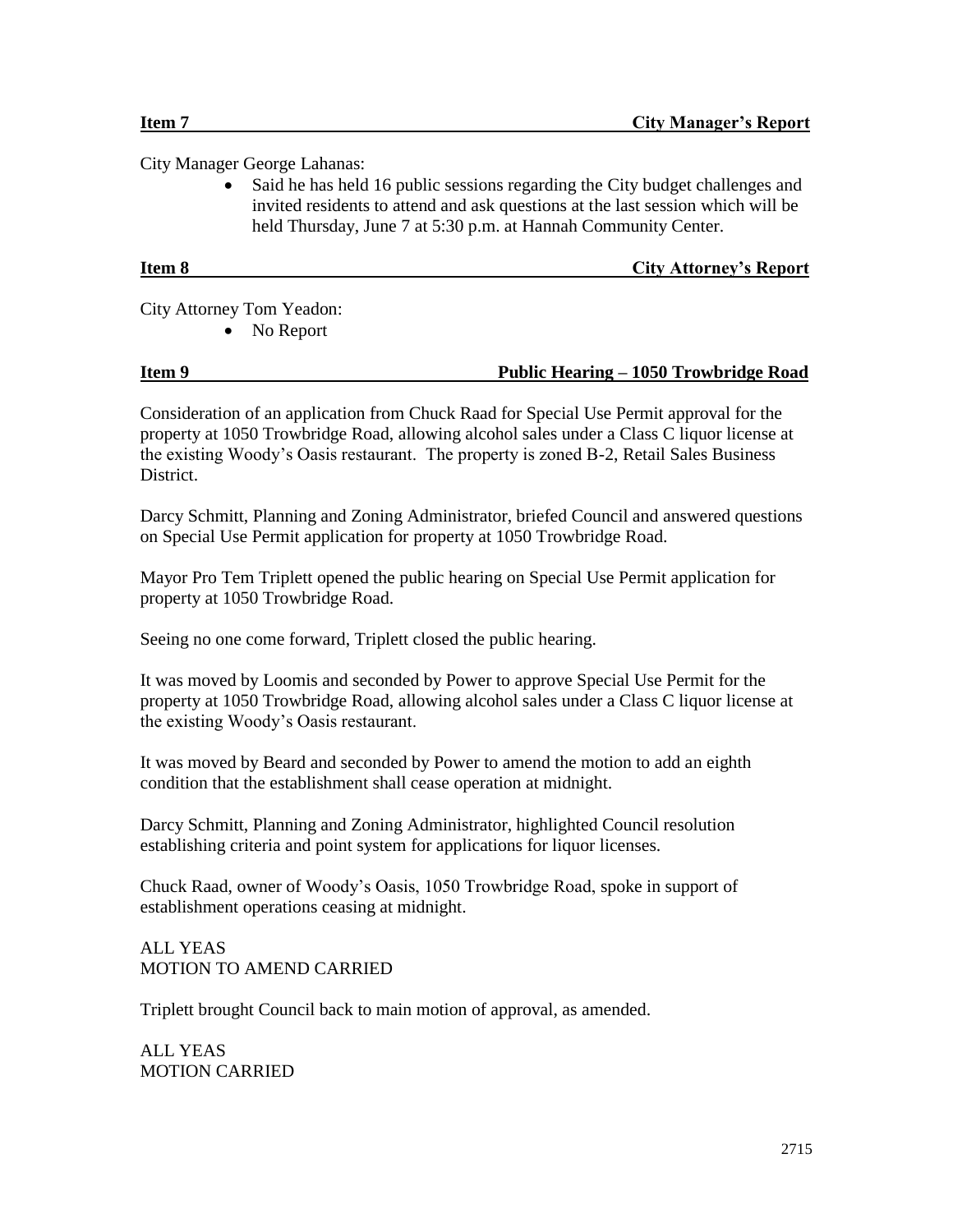City Manager George Lahanas reviewed the Consent agenda:

- 1. Approval of a resolution proclaiming June 10, 2012 National Cancer Survivors Day.
- 2. Approval of the appointment of Lance Wilkinson to the Library Board of Trustees for a full term beginning July 1, 2012 and ending June 30, 2017.
- 3. Approval of the appointment of Paul Cervenak to the Library Board of Trustees for a partial term beginning July 1, 2012 and ending June 30, 2015.
- 4. Approval of the appointment of Sabrina Nagel to the Hometown Housing Partnership, Inc. for a full term beginning July 1, 2012 and ending June 30, 2015.
- 5. Approval of a leave of absence for Ahmed Salem of the Human Relations Commission from June 1 through August 31, 2012.
- 6. Approval of the Housing Commission recommendation to approve a conditional Class III rental license that allows up to two unrelated persons or a family in each unit at 837-839 Beechlawn Court. The owner is Kaitlin Maier.
- 7. Approval of the Housing Commission recommendation to approve a conditional Class V rental license that allows up to five unrelated persons or a family per unit at 316 Elm Place and 210-220 Hillcrest Avenue. This is one structure with three townhouse style units, the recommendation is based on the plans submitted and the license is not to be issued until a certificate of occupancy is issued by the building official. Any condition of the certificate of occupancy is to also be a condition of the rental license.
- 8. Approval of a Final Change Order for E.T. MacKenzie Company in the amount of \$4,898.97 for their portion of the sewer repair to the Sanderson drain interceptor and authorize the City Manager to sign.
- 9. Introduce and set a public hearing for July 10, 2012, for an application from Infinity Companies, LLC to modify the approved Site Plan and Special Use Permit to construct a five story mixed-use building at 213-217 Ann Street. The property is zoned in the B-3, City Center Commercial District.
- 10. Introduce and set a public hearing for July 10, 2012, for an application from Spencer Soka for Special Use Permit approval for the property at 313 East Grand River Avenue. The proposed application would allow for alcohol sales under a Class C liquor license at the existing State Side Deli restaurant. The property is zoned B-3, City Center Commercial District.
- 11. Introduce and refer to Planning Commission Ordinance No. 1281; a request from University Reformed Church to rezone the property at 841 Timberlane Street from C, Community Facilities and R-1, Low Density Single Family Residential, to RM-14, Low Density Multiple Family Residential District. The property is approximately 7.77 acres.
- 12. Approval of an Exclusive Easement Grant for Electrical Underground Distribution with the Lansing Board of Water and Light for electrical equipment to be placed on the Grove Street parking ramp property in conjunction with the St. Anne development.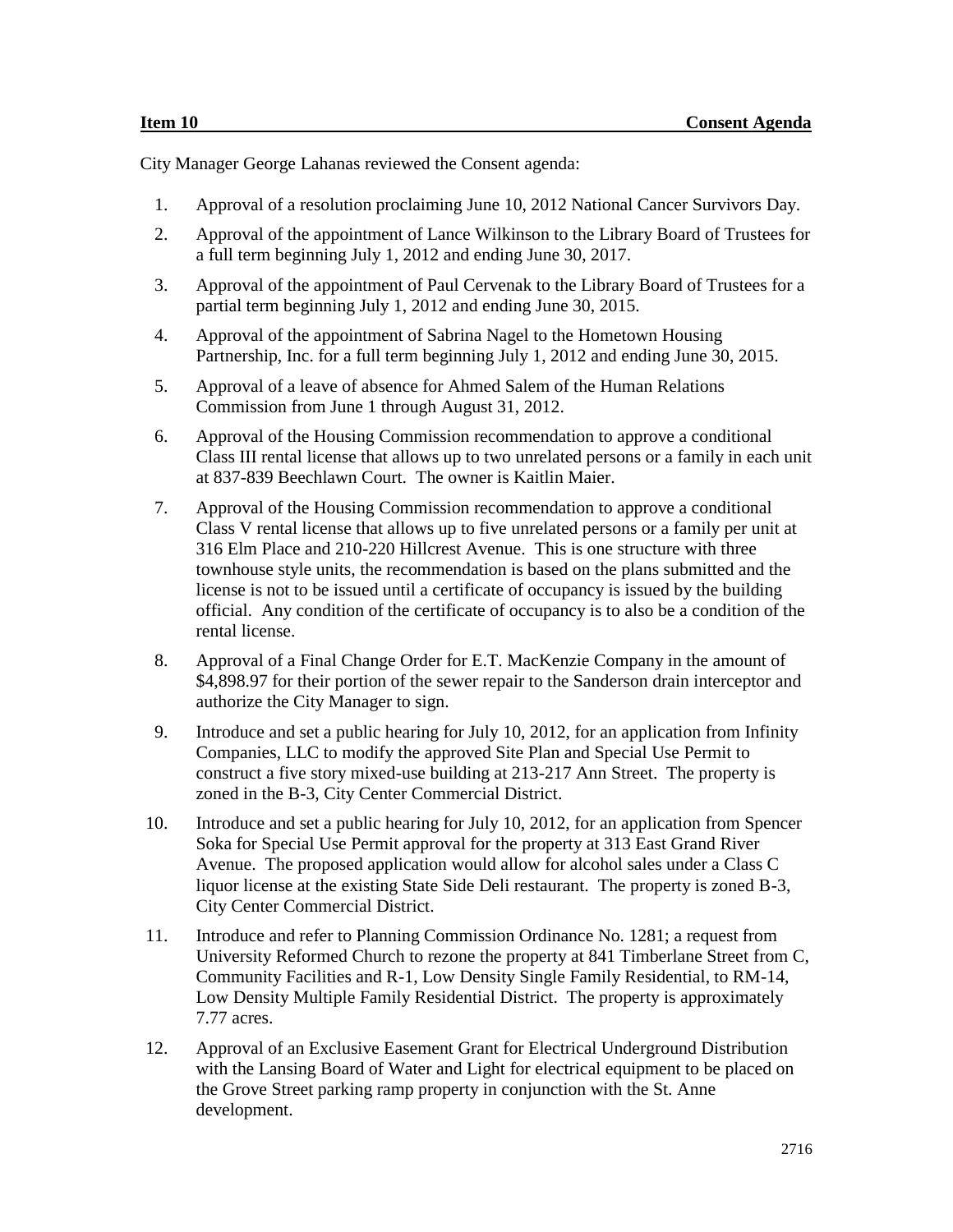- 13. Approval of a request from Beggar's Banquet for additional outdoor seating on Albert Avenue, including sale of alcohol, during Summer Solstice Jazz Festival, June 22-23, 2012.
- 14. Approval of a request from Harper's Restaurant & Brewpub for additional outdoor seating on Albert Avenue, including sale of alcohol, during Summer Solstice Jazz Festival, June 22-23, 2012, and during Great Lakes Folk Festival, August 10-12, 2012.

It was moved by Power and seconded by Beard to approve the Consent agenda.

ALL YEAS MOTION CARRIED

### **City of East Lansing, Michigan**

## **RESOLUTION PROCLAIMING JUNE 10, 2012 NATIONAL CANCER SURVIVORS DAY**

### **June 10, 2012**

WHEREAS, on National Cancer Survivors Day, the nation honors the 10.1 million Americans who are surviving cancer as well as the medical professionals who help to fight the battle against cancer and the families and friends of cancer survivors who give their love and support every day of the year; and,

WHEREAS, National Cancer Survivors Day is an annual event held nationwide normally during the month of June; and,

WHEREAS, the Sparrow Regional Cancer Center offers the people of mid Michigan the region's most comprehensive range of inpatient and outpatient diagnostic and treatment services; and,

WHEREAS, the Sparrow Regional Cancer Center Clinical Trials Office provides the latest National Cancer Institute-sponsored clinical trials, making leading edge therapies for prevention and treatment of cancer accessible to the people of mid Michigan; and,

WHEREAS, the Sparrow Regional Cancer Center recognizes that cancer survivors symbolize a unique sense of hope and a special strength of body and spirit; and,

WHEREAS, the Sparrow Regional Cancer Center celebrates its  $18<sup>th</sup>$  Annual National Cancer Survivors Day event on Sunday, June 10, 2012;

NOW, THEREFORE, BE IT RESOLVED, that the East Lansing City Council recognizes Sunday, June 10, 2012 as National Cancer Survivors Day in the City of East Lansing and urges all citizens to join in this joyous celebration of life.